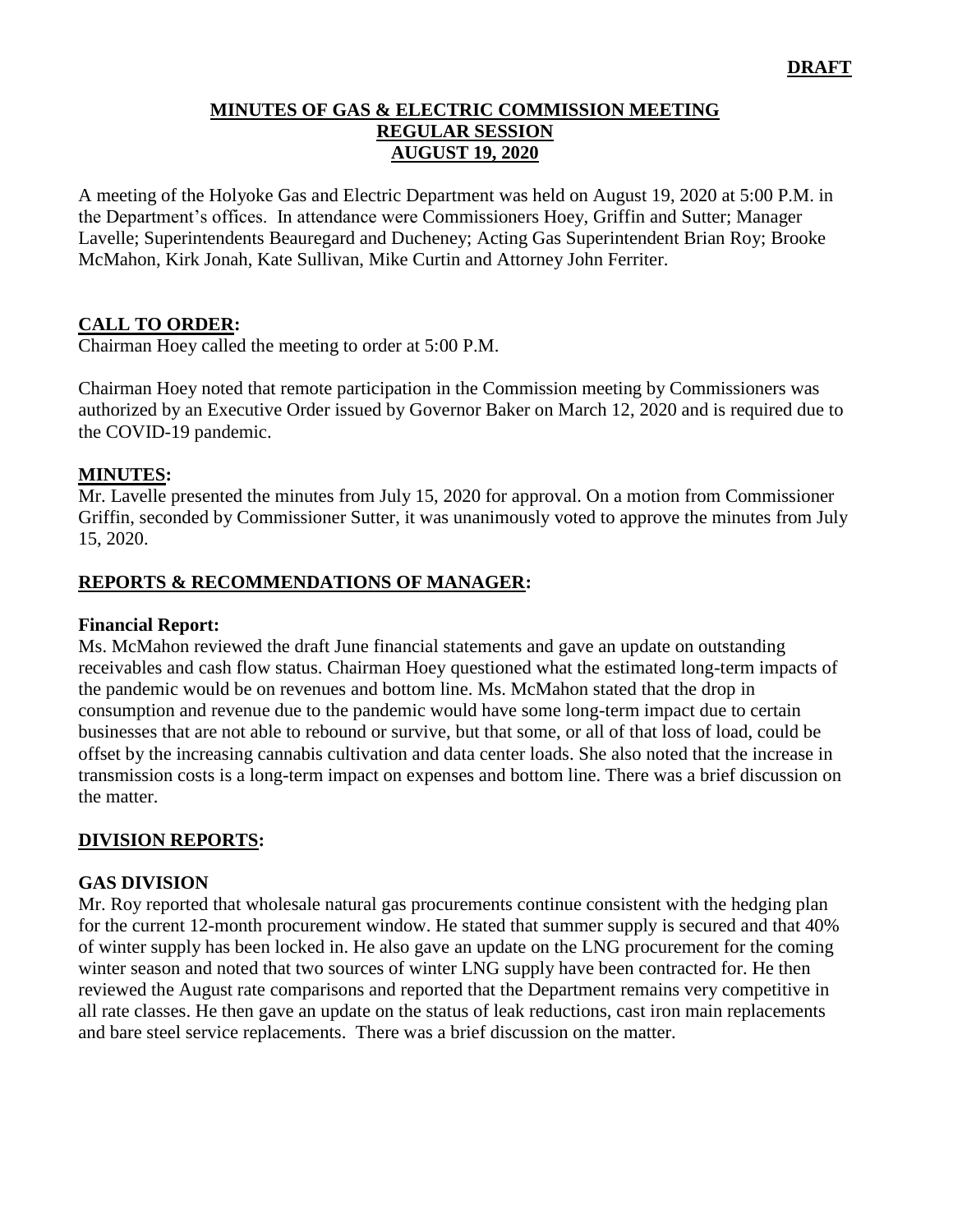## **ELECTRIC DIVISION**

#### **Power Supply:**

Mr. Beauregard reviewed the August electric rate comparisons and reported that the Department remains competitive in all rate classes. He then reviewed the August Mark-to-Market report and reported that all transactions are within policy limits and that there are no red flags with any counterparties. He also gave an update on peak load reduction activities and an update on the Citizens Energy Battery Storage project. He further reported that the Department received notification from Excelon that they intend to sell all of their C&I solar projects, including the Meadow Street and Mueller Road projects. He noted that there are certain contractual requirements that ensure that the Department's interests will be protected in any transfer of the assets. There was a brief discussion on the matter.

#### **TRANSMISSION & DISTRIBUTION**

Mr. Beauregard reported that all non-emergency field work that requires access to a customer premise continues to be suspended until further notice due to the COVID-19 outbreak. He then gave an report on the outage response to Tropical Storm Isaias and commended the line crews and engineering staff for their performance under very difficult conditions. Commissioner Hoey acknowledged the efforts of all involved in the storm restoration and noted that other communities were without power for over a week. There was a brief discussion on the matter.

#### **ELECTRIC PRODUCTION**

Mr. Ducheney reported that water flows continue to be very low and that hydro production was behind plan for the month of July, and slightly behind plan year to date. He stated that the Chemical Unit #2 was recently received and that installation will commence in the next few days with a return to service of the unit estimated to be by the end of the year. He also reported that staff was preparing for the fall canal outage which is scheduled for September 19 through September 26. There was a brief discussion on the matter.

## **TELECOMMUNICATIONS**

Mr. Jonah gave an update on help desk activity as well as sales and ongoing projects. He also reported that staff is preparing to launch a major upgrade to the phone system in mid-September and that the project is on schedule to date. There was a brief discussion on the matter.

## **MARKETING AND COMMUNICATIONS**

Ms. Sullivan reported that staff continues to provide updates to employees regarding operational changes and required precautions to minimize risks related to the COVID-19 outbreak. She introduced Mike Curtin, the new Technical Support Engineer and stated that Mike was already working with staff and customers to ensure that energy conservation goals and carbon reduction goals are met. She then gave an update on website and newsletter updates that include communications on HG&E's clean energy collaboration with multiple parties. She also gave an update on on-line account management statistics and discussed customer communications during the August  $4<sup>th</sup>$  power outage due to a severe storm. There was a brief discussion on the matter.

## **OLD BUSINESS:**

**REAL ESTATE – 56 CANAL STREET EASEMENT:** Mr. Lavelle reported that IIP-MA 3 LLC acquired 56 Canal Street in May 2019 and wished to resolve historical easements and property rights on and around the subject property, and to establish certain easement and access rights moving forward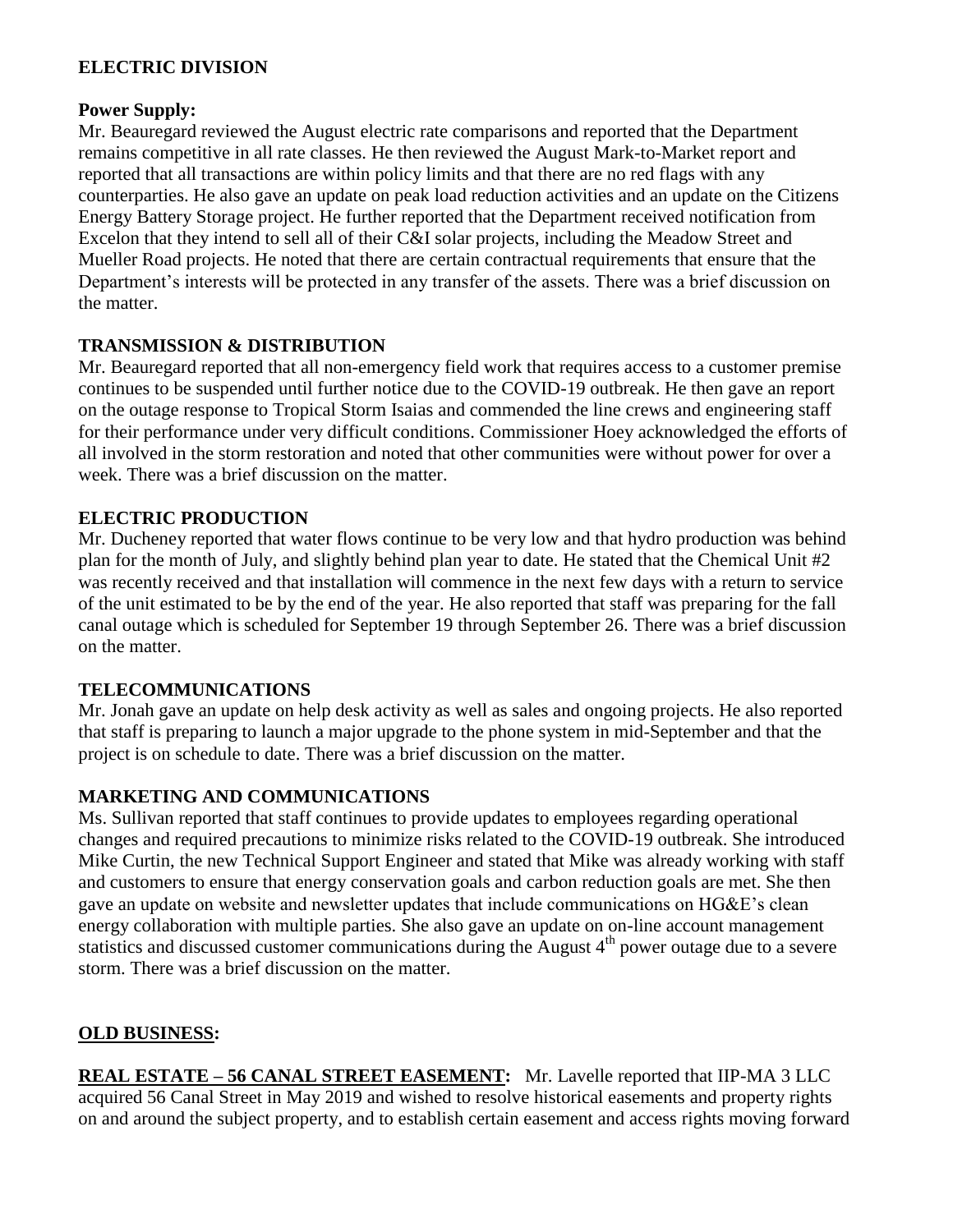for both HG&E and IIP. He stated that staff and legal counsel worked with IIP to identify certain historical HG&E easements that were no longer needed, such as access to maintain a steam line that was removed several years ago, identify easements that HG&E would retain, and to identify additional easements that HG&E would require in order to maintain existing, and potentially future electric infrastructure. He further stated that IIP had requested access to certain adjacent HG&E property for parking and fire escape access. Mr. Lavelle stated that Attorney Ferriter worked with staff to develop a Release and Easement Agreement between the parties that was signed on July 24, 2020 and that IIP has requested a certificate from the Commission Secretary confirming the Manager's authority to execute the Agreement. He presented both the Release and Easement Agreement, as well as a proposed Certificate of Vote to the Commission. After a brief discussion and on a motion from Commissioner Griffin, seconded by Commissioner Sutter it was unanimously voted to ratify the Manager's execution of the Agreement and to authorize the Commission Secretary to execute the Certificate of Vote.

# **NEW BUSINESS:**

**COMMERCIAL ENERGY ASSISTANCE REQUEST – DWIGHT ELM, LLC:** Mr. Lavelle recommended that the Commission approve a commercial energy assistance request, in the amount of \$20,000, for the owners of 690-702 Dwight Street for the installation of energy efficient windows and insulation for the property. After a brief discussion and on a motion from Commissioner Griffin, seconded by Commissioner Sutter, it was unanimously voted to approve the assistance per the recommendation of management.

**COMMERCIAL ENERGY ASSISTANCE REQUEST – HOLYOKE MEDICAL CENTER:** Mr. Lavelle recommended that the Commission approve a commercial energy assistance request, in the amount of \$372,905, for the Holyoke Medical Center for the replacement of the main facility switchgear at 575 Beech Street. He stated that the assistance will be paid back over two years and that the project will provide several benefits to HG&E including: facilitating the replacement of the 17L7 and 17L8 PILC circuits which are the last two PILC circuits in the system and are at the end of their useful life; eliminating an existing arc flash and safety hazard for HG&E employees that must operate the 13.8 kV switchgear for HMC at times; relocation of the metering/interconnection point outside of HMC's facility and on a new padmount switchgear and moving maintenance responsibilities downstream of the new metering point to HMC; and providing a reliable backup source to Oakdale switching station. After a brief discussion and on a motion from Commissioner Griffin, seconded by Commissioner Sutter, it was unanimously voted to approve the assistance per the recommendation of management.

**SPONSORSHIP REQUEST- HPD SENIOR HOLIDAY EVENT:** Mr. Lavelle reported that the Department received a sponsorship request from the Holyoke Police Department to support the annual HPD Senior Holiday Event and recommended that it be approved at \$1,500, the same level as past years. After a brief discussion and on a motion from Commissioner Griffin, seconded by Commissioner Sutter, it was unanimously voted to approve the assistance per the recommendation of management.

**HYDRO QUEBEC PHASE 1 & PHASE 2 CONTRACT RENEWAL:** Mr. Lavelle reported that negotiations have been underway on renewing the HQ Phase 1 and 2 contracts that expire in November 2020. He stated that HG&E's Phase 1 entitlement is through MMWEC and that the Phase 2 contract is direct with Hydro Quebec. He stated that he is requesting Commission approval of the general terms and conditions that have been agreed to in principle, and that any material changes would be brought back to the Commission for review and approval. After a discussion on the matter and on a motion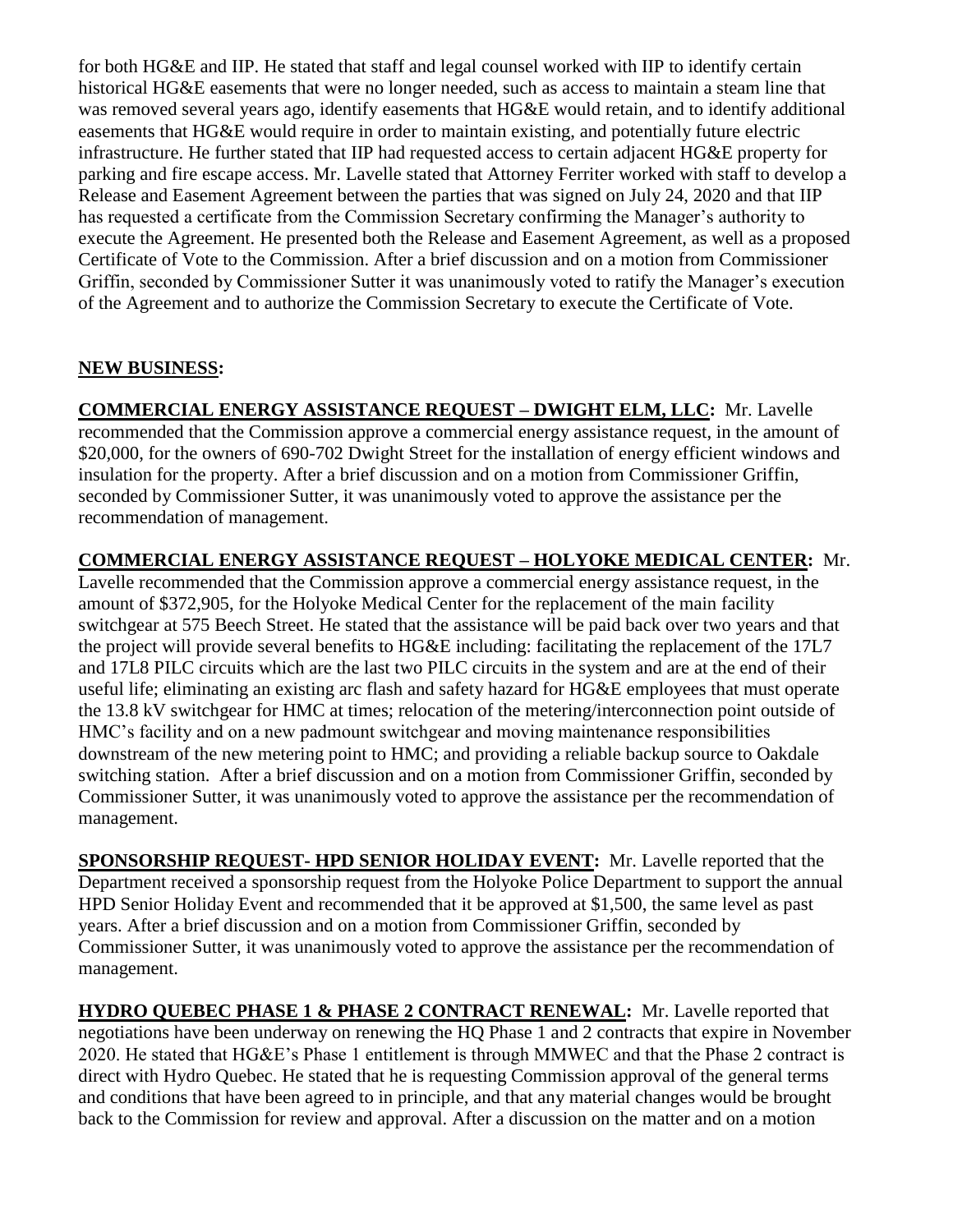from Commissioner Griffin, seconded by Commissioner Sutter, it was unanimously agreed to approve the proposed amendments to the contracts as presented by management.

# **BID AUTHORIZATION:**

**CANAL LOG BOOM FABRICATION:** Mr. Lavelle requested authorization to solicit bids for the replacement of the Canal Log Boom structure. He stated that the existing structure was built in 1940 and is beyond repair. Commissioner Hoey disclosed that his employer was contracted to perform the design of the Log Boom and he abstained from deliberations and voting on the matter. After a brief discussion and on a motion from Commissioner Sutter, seconded by Commissioner Griffin, it was voted 2-0 to authorize the bid per the recommendation of management. Commissioner Hoey abstained.

# **BIDS RECEIVED:**

# **POWER PIPING SYSTEMS & HVAC MAINTENANCE, INSTALLATIONS & REPAIRS**

**ANNUAL CONTRACT:** Mr. Lavelle recommended that the Commission award the annual Power Piping Systems and HVAC Maintenance, Installations and Repairs Contract to Harry Grodsky & Co., Inc., the lowest qualified bidder meeting all requirements of the solicitation. After a brief discussion and on a motion from Commissioner Griffin, seconded by Commissioner Sutter, it was unanimously voted to award the contract per the recommendation of management.

# **DIVE SURVEYS, INSPECTIONS, MAINTENANCE & REPAIRS ANNUA CONTRACT -**

**EXTENSION:** Mr. Lavelle recommended that the Commission authorize a one year extension to the Dive Surveys, Inspections, Maintenance and Repairs annual contract with Underwater Construction Corporation. After a brief discussion and on a motion from Commissioner Griffin, seconded by Commissioner Sutter, it was unanimously voted to authorize the contract extension per the recommendation of management.

**15KV PADMOUNTED THREE-WAY SWITCHGEAR:** Mr. Lavelle recommended that the Commission award the contract for the 15kV Padmount Three-Way Switchgear to Eaton/Cooper Power Systems, Inc., the lowest qualified bidder meeting all requirements of the solicitation. After a brief discussion and on a motion from Commissioner Griffin, seconded by Commissioner Sutter, it was unanimously voted to award the contract per the recommendation of management.

## **COMMUNICATIONS:**

08/12/20 – Draft Commission Meeting Minutes from 07/15/20

07/24/20 – JL/DD/Financial Statements, Balance Sheet June 2020

08/18/20 – JL/JF/Real Estate – 56 Canal Street Easement

07/29/20 – JL/LR/Commercial Energy Assistance Request – Dwight Elm, LLC

08/13/20 – JL/MC/Commercial Energy Assistance Request – Holyoke Medical Center

08/03/20 – JL/KS/Sponsorship Request – HPD Senior Holiday Event

08/12/20 – BB/JS/Power Supply Contract Renewal – Hydro Quebec Phase I & II DC Transmission Line

08/07/20 – PD/SR/Authorization to Bid – Canal Log Boom Fabrication

08/07/20 – JL/CW/Bid Recommendation – Power Piping Systems & HVAC Maintenance, Installations & Repairs Annual Contract

08/11/20 – JL/CW/Recommendation – Dive Surveys, Inspections, Maintenance & Repairs Annual Contract – Extension